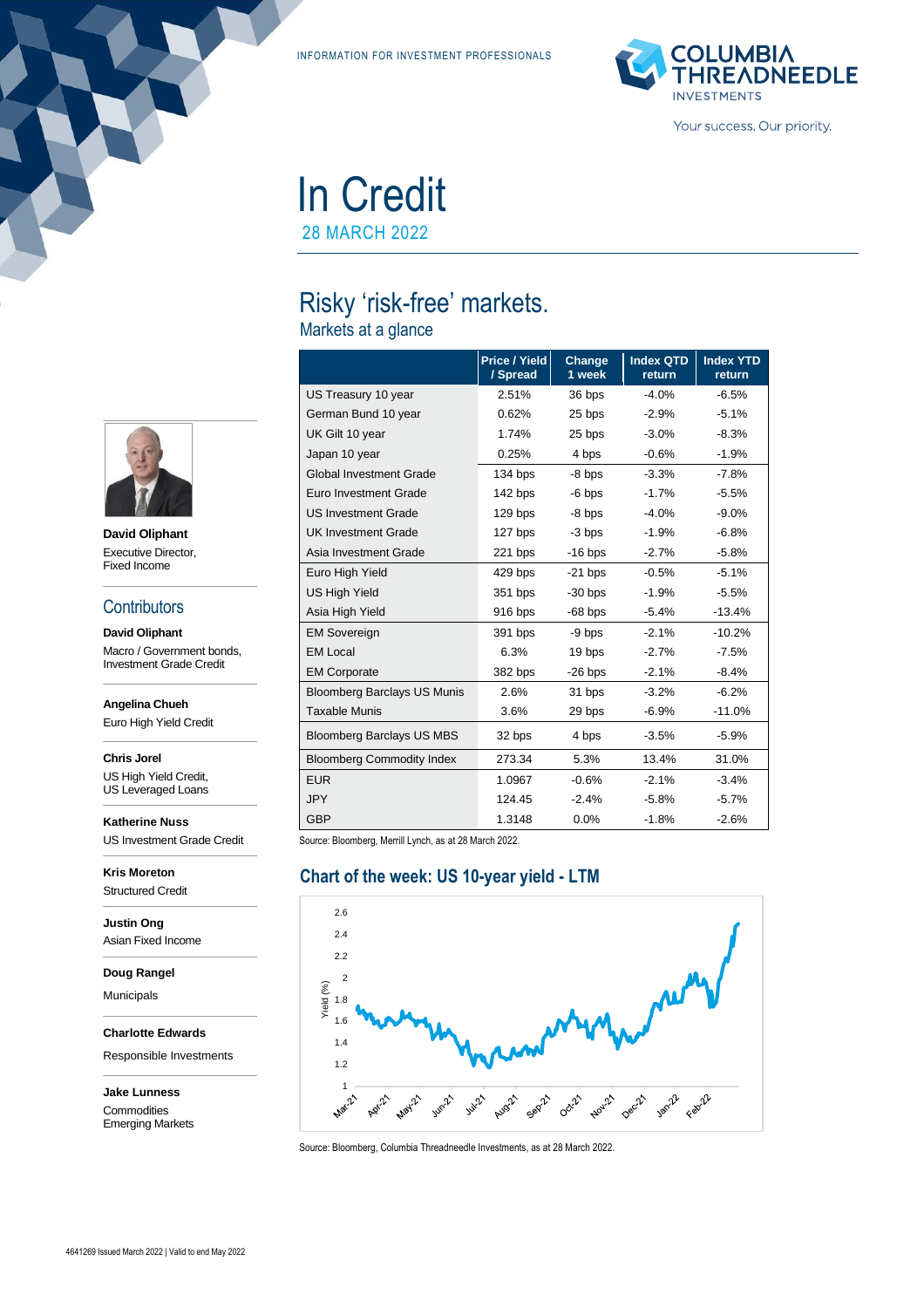## Macro / government bonds

Yields headed higher last week, in a bit of a meltdown (**see chart of the week).**

The most recent sell-off has been driven by both higher real yields and rising inflation expectations. 10-year inflation expectations are the highest since the introduction of inflation-protected bonds in 1996 (at 3%); real yields have risen but are still in negative territory and also much lower than longterm averages. Rather surprisingly after only raising rates by 25bps at the last meeting, there was a raft of hawkish rhetoric from US Federal Reserve representatives last week. Meanwhile, economists around the globe are upping forecasts for interest rates in response. None of this has been easy to digest. Market pricing is now for rates to reach just under 3% within a year from now. Lastly, the weekly series of jobless claims data reached the lowest level since the late 1960s in signs of a very healthy US economy.

The UK followed other nations in reporting a historically high rate of inflation. Consumer prices rose by 6.2% y/y in February, which is a 30-year high for this particular barometer. Although core price rises (ex food and energy) rose at a lower rate of 5.2%, the CPI rate is expected to peak around 8.5% in April after the energy regulator allows for a substantial rise in bills. Consumers are facing the impact of higher fuel and heating bills, rising mortgage rates and a sharp increase in food prices. The Office of National Statistics reported that disposable income is estimated to decline by over 2% in 2022-23, the largest decline since its records began in the 1950s.

### Investment grade credit

The rebound in credit spreads continues. Global investment grade spreads had widened from less than 100bps over government bonds to over 150bps in the space of two and a half months. In the last two weeks of this quarter, spreads have tightened and are now below 135bps.

A common theme has been announcements of suspension or abandonment of activity from Western companies with businesses in Russia.

### High yield credit & leveraged loans

It was a more constructive week for European high yield as it was the second positive performing week, albeit a small one, as spreads tightened in more than 20bps. CCCs had another week outperforming higher-rated credit. For the first time since January, the asset class experienced inflows, across the piste, with the largest amount coming in via ETFs. The primary market reopened with €2.9bn of deals in the form of Bayer hybrids and a cross-over rated bond from Finnish utility Teollisuuden Voima (BBB-/BB+). Although liquidity was still poor it did show signs of being relatively more balanced, albeit with longer-duration bonds still being the more challenging to trade.

In credit rating news, Paprec, the French recycling and waste management business, was upgraded by S&P from B+ to BB-, reflecting better than expected performance in 2021. In M&A news, Casino announced that it is looking to sell part or all of its 73% stake in renewable energy provider GreenYellow SAS. Valuations are around €1bn.

On the Russian front, many businesses have suspended operations in Russia since the Ukraine invasion. Noticeably, French businesses were officially told by President Macron that they could continue operations. Despite this, Renault announced last week that it is shutting/suspending operations in Russia while also announcing a significant downward revision in guidance for 2022.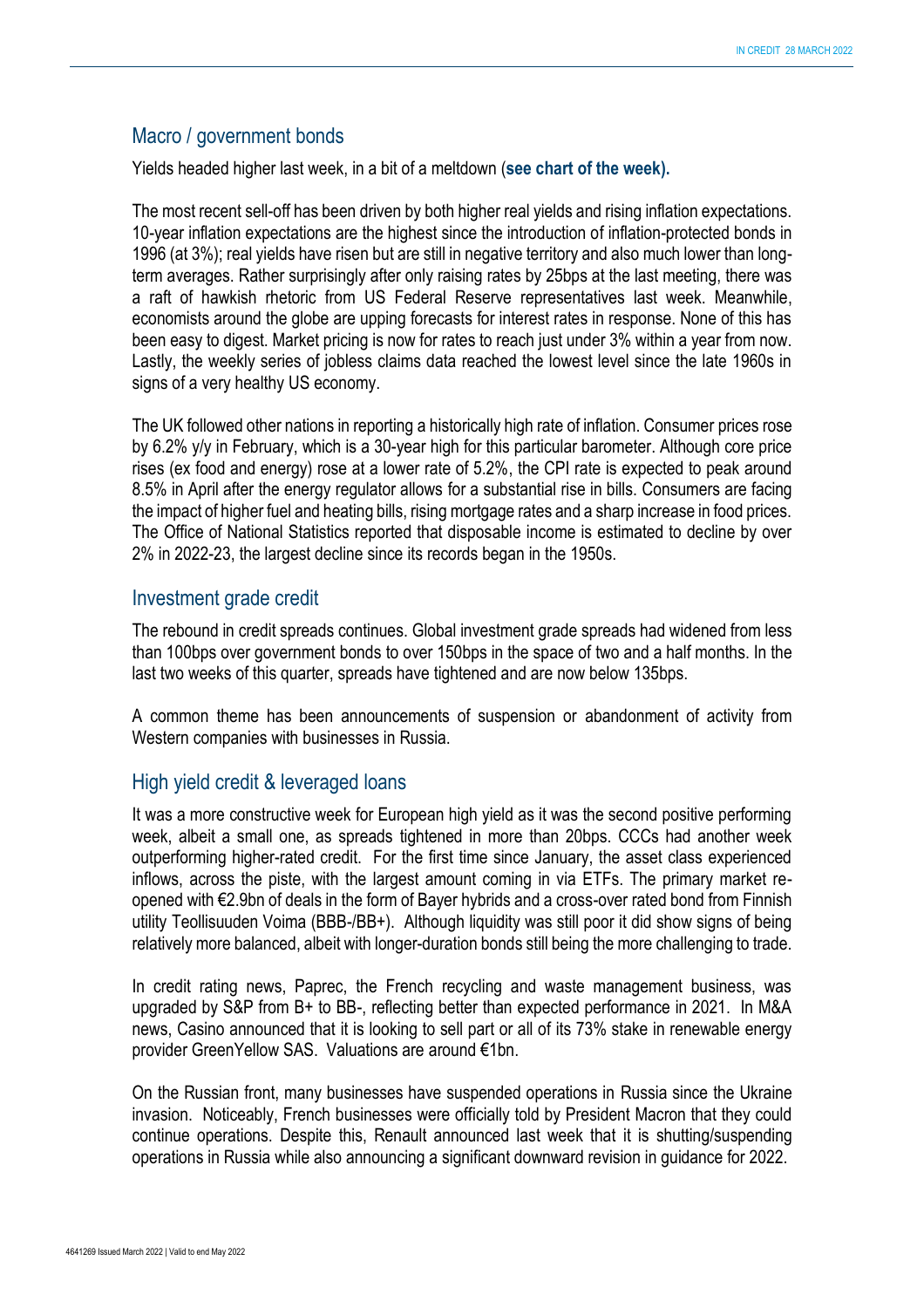The near default of Saipem, the Italian energy company, looks likely to be avoided. A large rescue package was announced at the end of last week, which included a €2bn capital raise with ENI and CDP underwriting a portion and the remaining being covered by a pre-underwriting agreement with primary Italian and international banks. A strategic plan has been approved that includes accelerated cost reductions and improving liquidity measured through a sale of onshore drilling (of which Saipem is in talks with KCA Deutag in the UK). This reinforces the low default picture in European high yield with above historical recovery rates.

#### Structured credit

Mortgages continued to struggle with further pressure on the sector last week. With rates continuing to rise due to higher rate hike expectations and a more hawkish tone from the US Fed, the pace of the sell-off has accelerated. The pace exceeds the post-Brexit and prior Fed balance sheet run-off periods and is now comparable to the 2013 taper tantrum. With interest rates higher and mortgage rates following suit, durations have extended while refinance activity is continuing to slow. Within credit segments of structured markets, spreads were mostly wider week-overweek, while high new issuance continues to put pressure on spreads. Fundamentals are still strong within the space with falling delinquencies; however, record new issuance in Q4, 2021 and now Q1, 2022 are weighing on structured credit markets.

#### Asian credit

Meituan delivered a decent set of Q4 results, with strong quarterly revenue growth and its Q4 operating loss narrowed to CNY5bn (Q3: operating loss of CNY10.1bn). This was thanks to lower q/q losses in its 'New Initiatives' business segment and an improvement in its food delivery business. On a FY basis, however, operating losses widened to CNY23.1bn (prior year positive operating loss of CNY4.3bn) due to its loss-making New Initiatives segment. Positively, the net cash position remained strong at CNY57.9bn. While the company expects the near-term trading outlook to be challenging due to the pandemic, management will focus on high-quality growth, improve unit economics and it expects the operating loss for new businesses to decline in 2022.

In the Chinese property sector, several companies have announced that they will delay the release of audited FY results and some companies have also changed their auditors. Sunac, Shimao, Powerlong and Guangzhou R&F are among the companies that will be unable to release their audited FY results by end-March 2021. Instead, they will release their unaudited FY results first by end-March 2021 and subsequently release their audited results by end-April 2021. Shimao and Powerlong also announced that PwC has resigned as their auditor.

### Emerging markets

Spreads are now over 80bps wider within the sovereigns and quasi sovereigns index (EMBI) and 70bps wider for corporate index (CEMBI), in what has been the worst quarter in 24 years for emerging market debt.

In China, half of the city of Shanghai has been plunged into lockdown following surging covid cases (3,500 on Sunday). Public transport and ride hailing services will be suspended. Additionally, firms and factories will cease manufacturing or be forced to work remotely. The lockdown is intended to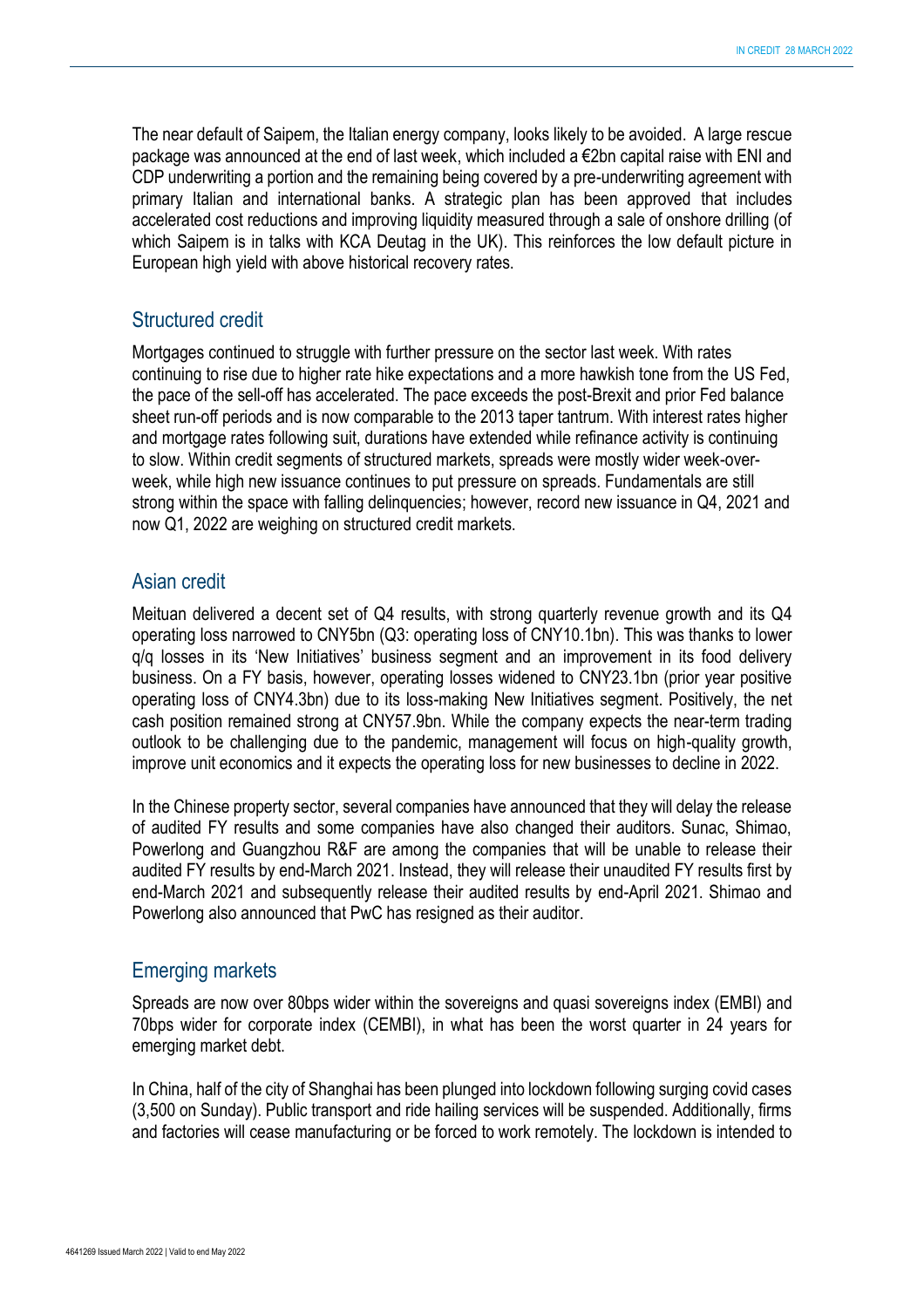last for less than a week; however, the measure is expected to hamper Q1 GDP growth, which further brings into question China's 5.5% growth target.

In contrast, South-East Asian countries have been re-opening their boarders through quarantine free travel. The move aims to tackle high unemployment caused by the downturn in tourism, which represents more than 10% of GDP for the likes of Cambodia and Thailand. Despite the move, Chinese tourists are still required to quarantine upon returning to China and Russian tourists represent a significant chunk of tourism revenue. The IMF stated Sri Lanka is facing a "clear solvency problem" because of unsustainable debt levels and has pointed towards an excessive fiscal adjustment to alleviate the burden. The IMF also highlighted the persistent balance of payment shortfalls and high FX debt service levels to pay off hard currency debts.

In central bank news, Mexico (+50bps), South Africa (+25bps) and Hungary (+100bps) all delivered interest rate hikes. The Philippines kept rates on hold at 1.5%. Elsewhere, Brazil's central bank reiterated that the benchmark rate of 12.75% is sufficient to bring inflation expectations to target.

#### **Commodities**

Energy had another stellar week with brent (+10.8%), US natural gas (+14.5%) and gas oil (+12.3%) all delivering double digit returns. Prices were driven higher on concerns of an EU Russian energy ban, alongside another Houthi militant attack on a Saudi Aramco storage facility in the city of Jeddah.

The EU now appears to have stepped back from the potential ban as a result of the impracticality and potential disruption in the short term. Despite the bans on Russian energy from the UK, US and Australia, Russian energy is also finding a market in India and China at a discounted price. Agriculture rallied 2.8% on the week, with wheat contributing 3.8%. In Ukraine, agriculture minister Leshchenko indicated spring planting could fall by half because of the ongoing war. Leshchenko urged farms to sow more spring wheat, buckwheat, oats, millet and spring barley. In base metals Nickel resumed trading on LME and was down 4.1% on the week. Contracts are now trading at a more normalised level relative to those on the Shanghai exchange.

### Responsible investments

The US Securities and Exchange Commission is looking to companies to disclose their greenhouse gas emissions, and other carbon related figures, under a new plan. In the proposal last week, using the TCFD policy as a starting point, companies in the US may soon have to disclose their plans on how they are dealing with climate change. The proposal will be finalised in 60 days after a public comment period has taken place, which may lead to revisions being made.

China may soon become the world's largest national issuer of green bonds. Despite having a somewhat alternative definition to 'Green' in comparison to other nations, they've issued more than any other country this year so far with around \$21bn in total onshore green bond issuance, according to Bloomberg. This is in keeping with the upward trend over the last few years (around \$13bn was issued in 2020 and approximately \$60bn for 2021, according to Bloomberg).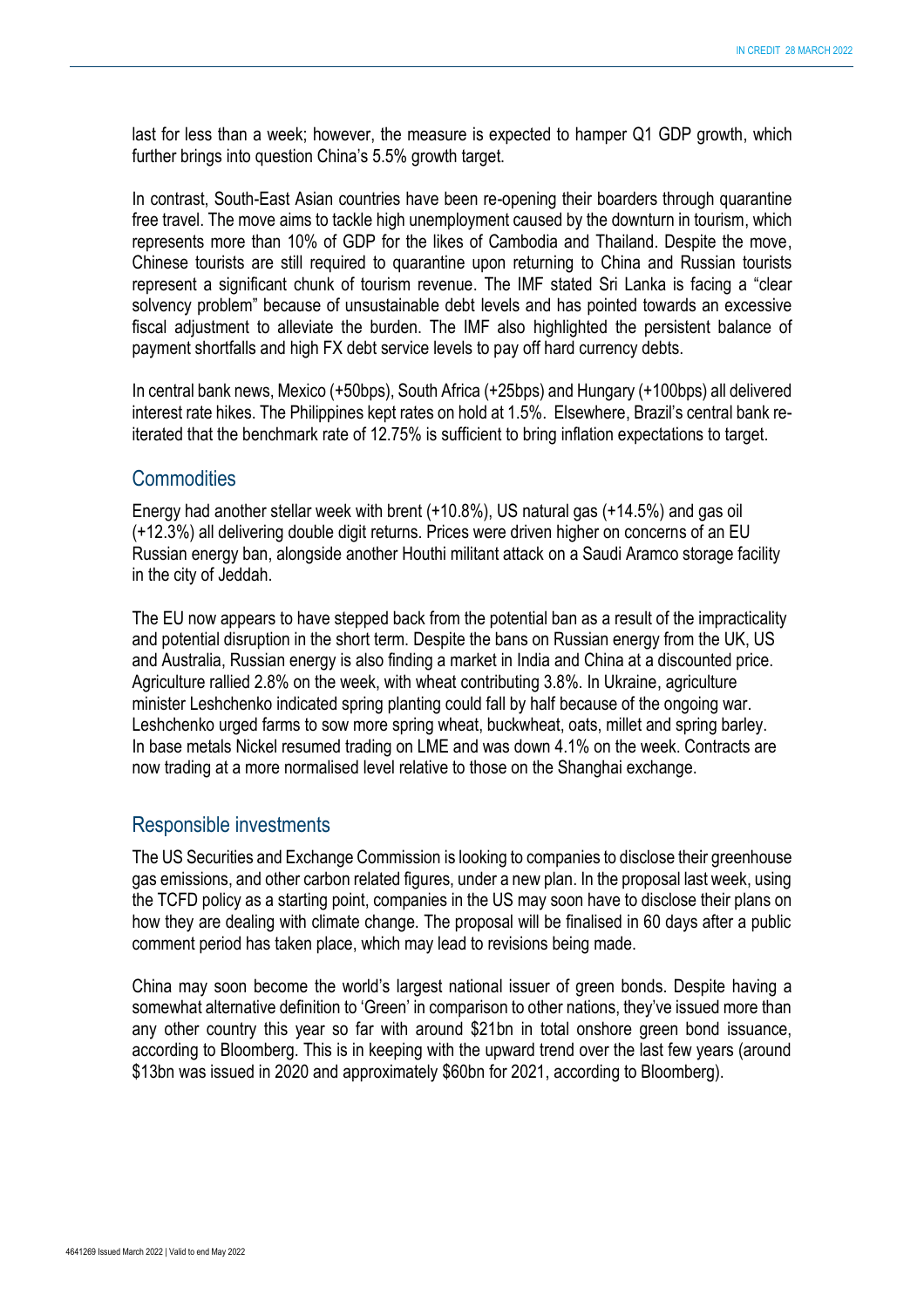# Summary of fixed income asset allocation views

# **Fixed Income Asset Allocation Views**

## 28th March 2022



|                                                                                      |                                                                                                                                                                                |                                                                                                                                                                                                                                                                                                                                                                                                                                                                                                                                                                                                                                                                                                                                                       | <b>INVESTMENTS</b>                                                                                                                                                                                                                                                                                                                                                                                                                  |  |
|--------------------------------------------------------------------------------------|--------------------------------------------------------------------------------------------------------------------------------------------------------------------------------|-------------------------------------------------------------------------------------------------------------------------------------------------------------------------------------------------------------------------------------------------------------------------------------------------------------------------------------------------------------------------------------------------------------------------------------------------------------------------------------------------------------------------------------------------------------------------------------------------------------------------------------------------------------------------------------------------------------------------------------------------------|-------------------------------------------------------------------------------------------------------------------------------------------------------------------------------------------------------------------------------------------------------------------------------------------------------------------------------------------------------------------------------------------------------------------------------------|--|
| <b>Strategy and positioning</b><br>(relative to risk free rate)                      |                                                                                                                                                                                | <b>Views</b>                                                                                                                                                                                                                                                                                                                                                                                                                                                                                                                                                                                                                                                                                                                                          | <b>Risks to our views</b>                                                                                                                                                                                                                                                                                                                                                                                                           |  |
| <b>Overall Fixed</b><br><b>Income</b><br><b>Spread Risk</b>                          | Under-<br>weight $\frac{1}{2}$ -1 0 +1 +2 weight                                                                                                                               | $\blacksquare$ Credit spreads have widened during recent volatility, which has $\blacksquare$<br>been paired with neutral to worsening technicals and stable<br>fundamentals in most sectors. This has created more pockets<br>of opportunity, along with the deleveraging & upgrade stories.<br>We are past the peak of economic growth, with first hike<br>announced at the March FOMC meeting and expectations for<br>many more. Pullback in forecasted liquidity created opportunity<br>for market volatility.<br>Uncertainty remains elevated due to fears surrounding pace of<br>central bank hiking, inflation, recession probabilities, and the<br>Russian invasion of Ukraine.                                                               | Upside risks: lowered volatility once<br>expansionary environment is established as<br>the new normal<br>Downside risks: more spillover from Russian<br>invasion, sanctions difficult to remove post-<br>conflict. More Covid variants emerge. Supply<br>chain disruptions and inflation persist to H2<br>2022. Simultaneous low unemployment, hiking<br>and slowing growth could cause a recession.<br>Persisting commodity shocks |  |
| <b>Duration</b><br>$(10-year)$<br>$(P' = Periphery)$                                 | Short $\frac{4}{-2}$ $\frac{4}{-1}$ $\frac{6}{1}$ $\frac{1}{+1}$ $\frac{1}{+2}$ Long<br>€                                                                                      | Carry offered by front end yields now attractive<br>Longer yields continue to be capped by long-run structural<br>downtrends in real vields<br>Inflation likely to normalize over medium term<br>٠<br>Hiking cycles to be shortened by easing inflation and<br>moderating demand                                                                                                                                                                                                                                                                                                                                                                                                                                                                      | Inflationary dynamics become structurally<br>persistent<br>• Labour supply shortage persists; wage<br>pressure becomes broad and sustained<br>Fiscal expansion requires wider term premium<br>• Long run trend in safe asset demand reverses                                                                                                                                                                                        |  |
| <b>Currency</b><br>$(E)$ = European<br>Economic Area)                                | EM<br>A\$<br>Short $\frac{1}{2}$ $\frac{1}{1}$ $\frac{1}{2}$ $\frac{1}{1}$ $\frac{1}{2}$ $\frac{1}{1}$ $\frac{1}{2}$ $\frac{1}{2}$ $\frac{1}{2}$ $\frac{1}{2}$                 | The invasion of Ukraine will hit global growth, hinder risk<br>п<br>markets and lend a bid to the Dollar<br>The associated impact of higher inflation on central banks is<br>uncertain, but is more likely to see a dovish repricing of the<br>ECB than the Fed, we turn neutral on the Euro                                                                                                                                                                                                                                                                                                                                                                                                                                                          | The ECB becomes concerned around<br>potential second round effects and presses on<br>with policy normalisation                                                                                                                                                                                                                                                                                                                      |  |
| <b>Emerging</b><br><b>Markets Local</b><br>(rates (R) and<br>currency (C))           | Under- $R$<br>weight $-2$ $-1$ $0$ $+1$ $+2$ weight<br>weight<br>c                                                                                                             | Russia/Ukraine conflict cautions against aggressive positioning<br>Aggressive Fed pricing may now open the door to selective<br>EMFX performance<br>EM real interest rates relatively attractive, curves steep in<br>places                                                                                                                                                                                                                                                                                                                                                                                                                                                                                                                           | Negative sentiment shock to EM fund flows<br>• Central banks tighten aggressively to counter<br>fx weakness<br>■ EM inflation resurgence<br>EM funding crises drive curves higher and<br>steeper<br>Tightening global financing conditions                                                                                                                                                                                          |  |
| <b>Emerging</b><br><b>Markets</b><br>Sovereign<br><b>Credit (USD</b><br>denominated) | Under- $\frac{1}{\sqrt{1-1} + \sqrt{1-1} + \sqrt{1+2}}$ Over-                                                                                                                  | • Valuations are getting more attractive, although for reason<br>Russian invasion is primary story, as pressure from commodity<br>price shocks, retail fund outflows, spread widening spillover<br>and general uncertainty is felt across EM.<br>Market-wide shock has created opportunities as some widening<br>cannot be justified by fundamentals (esp. energy)<br>DM tightening financial conditions will unevenly impact EM<br>credit and EMFX as many countries have already responded to $\vert \bullet \vert$<br>inflation through hikes                                                                                                                                                                                                      | Continued spillover from Russian invasion:<br>local inflation (esp. food & commodity),<br>slowing growth<br>A replay of 2013 occurs with a taper tantrum or<br>swift appreciation of the USD<br>Persisting COVID growth scars hurt<br>economies & fiscal deficits<br>Weakening technicals with large fund outflows<br>and slower supply                                                                                             |  |
| Investment<br><b>Grade Credit</b>                                                    | Under-<br>weight $\frac{1}{2}$ , $\frac{1}{2}$ , $\frac{1}{2}$ , $\frac{1}{2}$ , $\frac{1}{2}$ , $\frac{1}{2}$ weight                                                          | US and EMEA spreads have crept significantly wider, creating<br>buying opportunities for favored sectors<br>Robust new issue supply is seeing large concessions, despite<br>absence of credit quality concems<br>IG has been historically resilient in the face of inflation, which<br>has been broadly supported by earnings.<br>Good fundamentals with strong balance sheet management,<br>٠<br>M&A and deleveraging from capital management & sales<br>growth                                                                                                                                                                                                                                                                                      | linvestors return to government bonds from IG<br>×.<br>as their risk/retum preference for safe assets is<br>changing in new environment<br>Russian Invasion worsens operating<br>environment globally<br>M&A and shareholder enhancing activities<br>pick up, but most are leverage neutral.                                                                                                                                        |  |
| <b>High Yield</b><br><b>Bonds and</b><br><b>Bank Loans</b>                           | Under- $\begin{array}{ c c c }\n\hline\n\text{Under} - & \text{I} & \text{I} & \text{I} & \text{Over-} \\ \text{weight} & -2 & -1 & 0 & +1 & +2 \\ \hline\n\end{array}$ weight | Spreads have widened relative to 2021, creating buying<br>opportunities for high conviction/quality and rising star trades.<br>Expect volatility to continue.<br>Risks for EMEA HY are heightened because of proximity to and<br>economic impact of Russian invasion<br>Bank loans are still attractive despite recent market softening<br>۰<br>as we expect tailwinds will pick back up: positive retail fund<br>flows, strong issue calendar, demand from CLO formation.<br>Defaults are set to continue near historic lows                                                                                                                                                                                                                         | ■ Waves of ratings upgrade continue into this<br>year.<br>Russian invasion significantly rattles US bond<br>$\blacksquare$<br>Ioan/market as already seen in EMEA from<br>commodities.                                                                                                                                                                                                                                              |  |
| <b>Agency MBS</b>                                                                    | Under- $\frac{1}{\text{weight}}$ -2 $\frac{1}{1}$ 0 $\frac{1}{1}$ +1 +2 weight                                                                                                 | The risk/reward mix in MBS Basis approaching fair value.<br>Specified Pools and CMOs have cheapened into market sell-<br>off with fair fundamentals: buy opportunities.<br>Valuations have widened since November, recently stabilizing<br>in wider range like 2018-2019 levels. Elevated 2022 supply<br>projections remain a headwind.                                                                                                                                                                                                                                                                                                                                                                                                               | Housing activity slows and rising rates move<br>prepays to normal levels without hurting<br>mortgage servicing rates.<br>Uncertainty with the Fed hiking schedule and<br>a.<br>long-term position within the Fed balance<br>sheet                                                                                                                                                                                                   |  |
| <b>Structured</b><br><b>Credit</b><br><b>Non-Agency</b><br><b>MBS &amp; CMBS</b>     | Under- $\frac{1}{2}$ , $\frac{1}{2}$ , $\frac{1}{2}$ , $\frac{1}{2}$ , $\frac{1}{2}$ , $\frac{1}{2}$ weight                                                                    | Our preference remains for Non-Agency RMBS and CLOs as<br>spread widen and liquidity worsens<br>RMBS: Housing continues to perform well but expect<br>normalization coming from heavy supply and extension<br>concerns. Selectively adding to positions at wider spreads.<br>$\blacksquare$ CMBS: Most segments maintain strong but new issue marker is $\blacksquare$<br>slowing into spread weakness.<br>CLOs: Spreads wider across cap structure, but sector is still<br>reval attractive. New issue deals are slowing as investors look<br>for discounts in the secondary market<br>ABS: US consumer remains well positioned, although<br>headwinds mounting. Select opportunities in de-levered<br>structures in consumer loans or subprime auto | Consumer fundamental position (especially<br>×<br>lower income) weakens with inflation and Fed<br>tightening<br>• Changes in consumer behavior in travel and<br>retail fail to return.<br>Work From Home continues full steam-ahead<br>post-pandemic (positive for RMBS, negative<br>for CMBS).<br>SOFR deals slows CLO new issuance<br>Rising interest rates may dent housing market<br>strength but seems unlikely to derail it   |  |
| <b>Commodities</b>                                                                   | Under- $\overline{C_1C_2C_3C_4}$ -1 $\overline{C_1C_1C_4}$ +1 +2 weight                                                                                                        | o/w Copper & Lead vs Zinc<br>u/w Livestock<br>u/w Gold<br>$\blacksquare$ o/w Oil                                                                                                                                                                                                                                                                                                                                                                                                                                                                                                                                                                                                                                                                      | Global Recession                                                                                                                                                                                                                                                                                                                                                                                                                    |  |